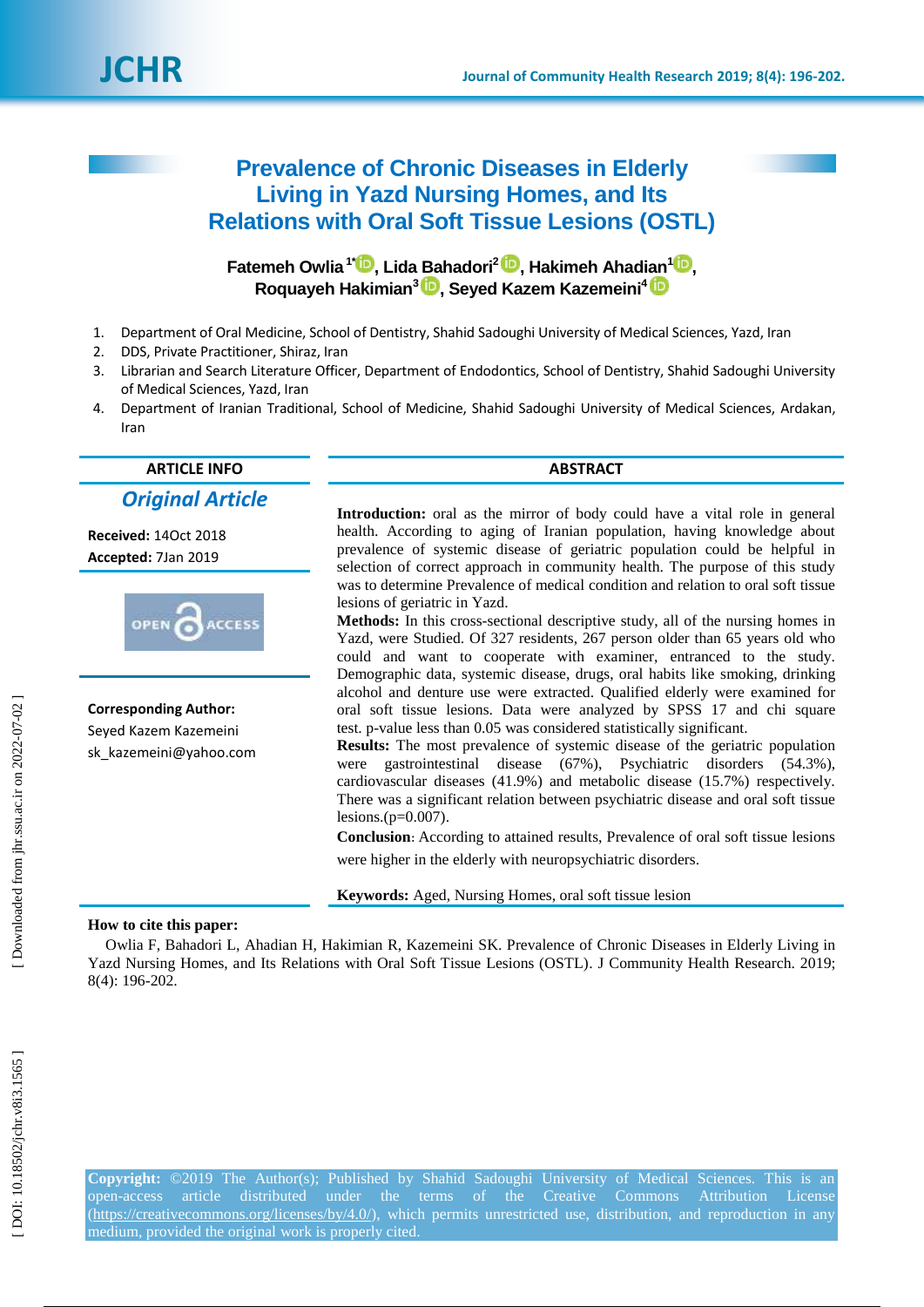# **Introduction**

The medical advances in the last decades, especially the early diagnosis of diseases and new treatments, have improved the quality of life of people with chronic illness and increased their life expectancy ( 1 ).According to the WHO reports, the proportion of the elderly to the population will increase from 10.5% in 2007 to 21.8% in 2050(2). The rate of growth of the elderly population in developing countries is higher than in developed countries, and currently more than half of the world's elderly populations live in developing countries ( 3, 4 ). According to Iran National Organization for Civil Registration, the population growth rate for people over 60 years old in 2011 - 2050 is predicted to be more than 26% and it is expected that by the year 2050 about 33% of the population will be over 60 years ( 5 ).in spite of oral precancerous and cancerous lesions, oral lesions could interfere with daily function like eating, speaking and mastication. The prevalence of these lesions in general population has been reported 9.7% in Malaysia , 15.5% in Turkey (, 25% in Italy 4 and 61.6% in Slovenia(6). The elderly population will double by 2025 and by 2050 it will reach 2 billion ( 7 ) . With the aging of the population, disability and mortality due to chronic diseases will increase $(8, 9)$ ; in addition, aging is associated with many diseases that can affect quality of life(10).

The elderly are the largest health care recipient in every country. The health issues of the elderly are quite different from those of young and middle aged people, and their health care costs are twice as high for young people (11 ). Also, medication consumption in elderly is more than other age groups (10 ). Due to demographic structure of Iran, the aging problems have not been seriously shown. Therefore, by identifying the state of health and common diseases in the elderly, comprehensive planning for of health care facilities can be done(12).

Demographic changes in the population are one of the most important factors for planning in health care centers. One of the most important factors in demography is the aging that health systems are

monitoring and analyzing annually (13 ). The elderly population itself needs more attention, but older people living in nursing homes need even more attention . On the other hand, awareness of the health status of this group is important for targeted planning. The question is whether there are any relationship between systemic disease and oral mucosal lesions. Therefore, the present study was conducted to evaluate the prevalence of systemic diseases and its association with OSTL in elderly population in Yazd.

# **Methods**

In this descriptive cross -sectional study, 327 elderly residents of the nursing homes of Yazd province (Yazd, Taft, and Mehriz) were selected by census method. After obtaining the necessary permissions from nursing homes management and participants, the study was conducted. The ethical committee of yazd shahid sadoughi approved this study .No (186436) .Age over 65 years was considered as the inclusion criteria. Demographic characteristics as well as information about diseases and drugs, oral habits like smoking and drinking alcohol and use of dental prosthesis were extracted from medical records in nursing homes and were recorded in an information form . Data collection tool was a pre -designed information form approved according to the related and similar studies . Then form was completed using medical record of the elderly living in nursing home approved by internal medicine specialist. In the next stage, all the elderly were oral examined by the researcher and lesions were recorded by type of lesion.

The form was prepared using the viewpoints of professors in the field of elderly care, clinical epidemiology, social medicine and elderly nursing. Systemic diseases were investigated in four groups of metabolic diseases (diabetes, kidney and endocrine problems), cardiovascular (heart disease and blood pressure), neuropsychiatric disease as well as gastrointestinal disease. Data were analyzed using SPSS17 software, descriptive statistics and Chi -square test and its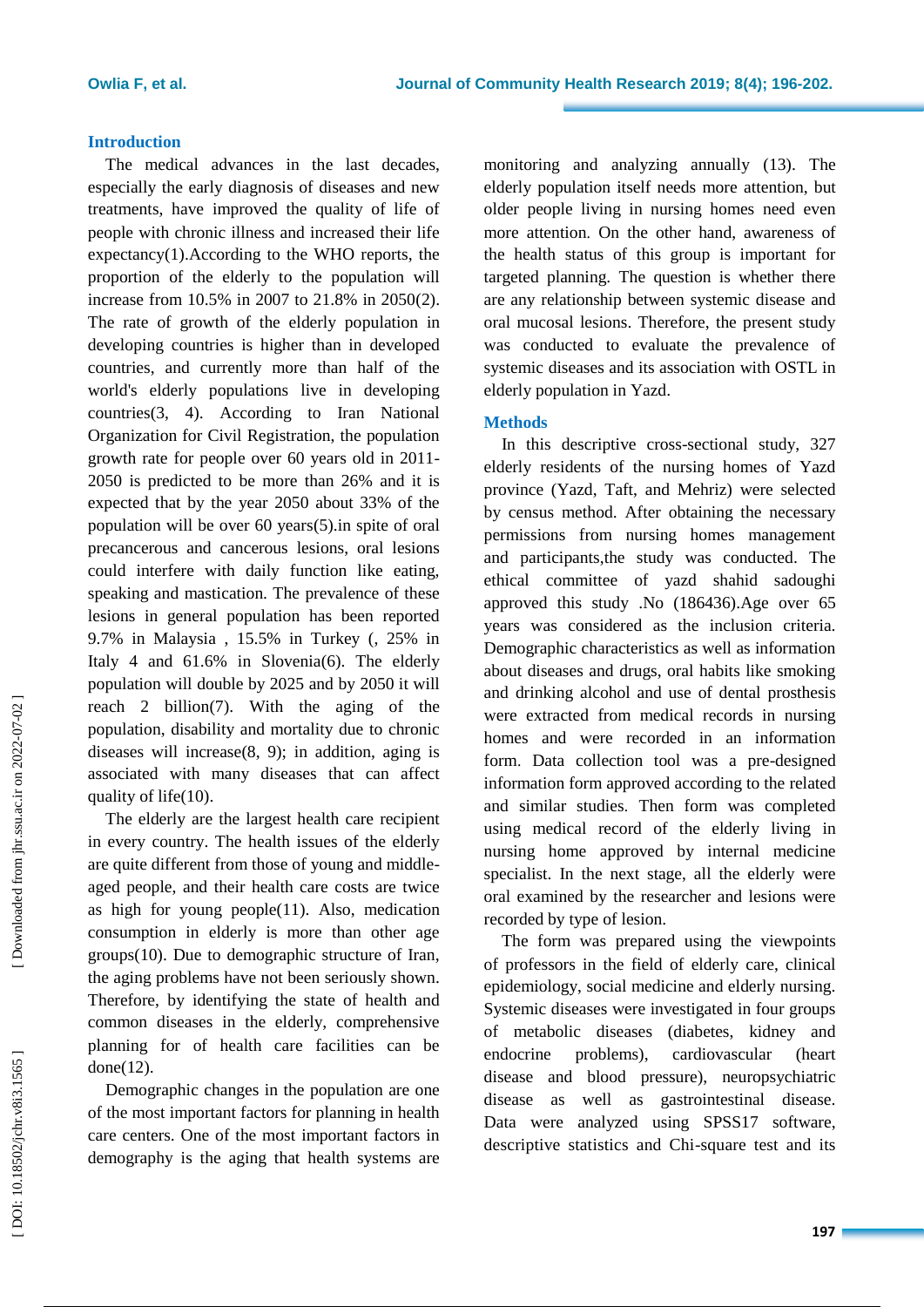confidentiality was observed. p -value less than 0.05 was considered statistically significant.

#### **Results**

Among 327 elderly people living in nursing homes, 267 people aged over 65 were enrolled in the study . In the nursing home of Yazd, Taft and Mehriz respectively 50, 171 and 46 elderly were examined. Demographic characteristics of the elderly persons showed in table 1. The mean age of the participants was  $83.26 \pm 7.67$  years; the lowest age was 65 and the highest age was 100. The frequency of these diseases were gastrointestinal disease (67%), neuropsychiatric (54.3%), cardiovascular (41.9%) and metabolic disease (15.7%) respectively . The relation of some demographic variables with OSTL is presented in Table 2 . There was a significant difference in the age group of 90 -100 in terms of cardiovascular disease. ( p<0.0001)(Table 3). The most common systemic disease in men was psychiatric disease

and the most common systemic disease in women was gastrointestinal, the difference was statistically significant in terms of gastrointestinal diseases ( p <0.0001). (Table 2)

According to Chi -Square test results, among 42 subjects with metabolic disease, 33.3% (n=14) had OSTL.  $(p = 0.824)$ 

Out of 112 patients with cardiovascular disease, 40.2% (n=45) had oral lesions ( $p = 0.119$ ). Of the 179 (67%) patients with gastrointestinal diseases, 33% (n=59) had oral lesions ( $p = 0.36$ ) and among 145 (54.3%) patients with neuropsychiatric diseases 42.1% (n=61) had oral lesions ( $p = 0.007$ ). Finally, it was found that there was only a significant relationship between neuropsychiatric diseases and OSTL . (Table 3)

The frequency of gastrointestinal and psychiatric diseases in the elderly living in nursing homes in Taft was significantly higher than other centers  $(p<0.0001)$ . (Graph1).

|           | Demographic variable | No. | $\frac{6}{6}$ |
|-----------|----------------------|-----|---------------|
|           | 65-80                | 8   | 32.2          |
| Age group | 80-89                | 107 | 40.1          |
|           | 90-100               | 74  | 27.7          |
| Gender    | Men                  | 90  | 33.7          |
|           | Women                | 177 | 66.3          |

**Table 1.** Demographic characteristics of the elderly persons

**Table 2.** Frequency of systemic diseases in the elderly by age group and gender

| Demographic data |         | <b>Metabolic</b> | <b>Cardiovascular</b> | neuropsychiatric | <b>Gastrointestinal</b> |           |
|------------------|---------|------------------|-----------------------|------------------|-------------------------|-----------|
|                  |         | 65-80            | 15(17.4)              | 18(20.9)         | 47(54.7)                | 59(68.6)  |
| Age group        |         | 80-89            | 19(17.8)              | 44(41.1)         | 57(53.3)                | 70(65.4)  |
|                  |         | 90-100           | 10.8(8)               | 50(67.6)         | 41(55.4)                | 50(67.6)  |
|                  | p-value |                  | 0.392                 | 0.0001           | 0.958                   | 0.891     |
| Gender           |         | Man              | 18(20)                | 38(42.2)         | 50(55.6)                | 47(52.2)  |
|                  |         | Woman            | 24(13.6)              | 74(41.8)         | 95(53.7)                | 132(74.6) |
|                  | p-value |                  | 0.213                 | 1.000            | 0.796                   | 0.0001    |

Chi -Square test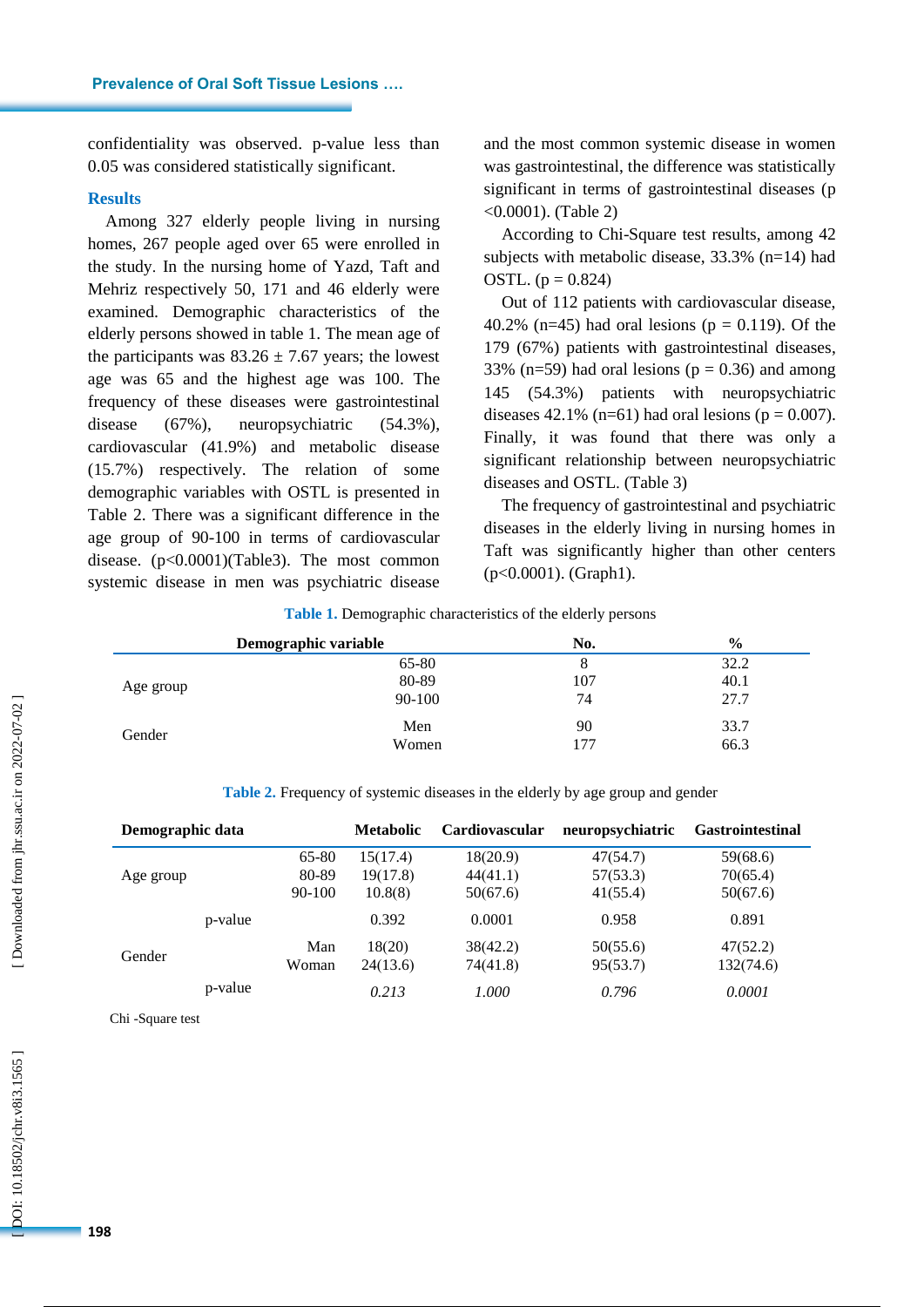| <b>Disease</b>   | <b>Frequency</b> | <b>Percentage</b> | number of<br>lesions | <b>Percentage</b><br>of lesions | <b>P-value</b> |
|------------------|------------------|-------------------|----------------------|---------------------------------|----------------|
| Metabolic        | 42               | 15.7              | 14                   | 33.3                            | 0.824          |
| Cardiovascular   | 112              | 41.9              | 45                   | 40.2                            | 0.119          |
| neuropsychiatric | 145              | 54.3              | 61                   | 42.1                            | 0.007          |
| Gastrointestinal | 179              | 67                | 59                   | 33                              | 0.360          |





**Diagram 1.** Frequency of Systemic diseases in the elderly living in nursing homes



**Diagram 2.** Percentage of oral lesions in the elderly living in nursing homes in terms of systemic disease

# **Discussion**

Demographic changes are one of the most important factors for health care centers. One of the most important demographic factors is aging that health systems are monitoring and analyzing annually (13 ). According to a study done by Maleki et al. (14 ) the most reported systemic disease in the elderly living in the nursing home were cardiovascular, respiratory, digestive and renal diseases. The prevalence of systemic diseases in the study of Habibi et al. (15 ) on 410 elderly patients were 58.5% cardiovascular disease, 14.4%

diabetes, 60% arthritis and 26.8% digestive disease . In the study of Rivera et al. (16 ), there was no specific discrimination for lesions, contrary to the current study. In the study of Baharvand et al. (17), which was conducted to investigate dry mouth and burning mouth in elderly residents of Tehran nurseries, the most common systemic diseases in the elderly with these symptoms were cardiovascular, psychiatric, endocrine disorder, gastrointestinal and respiratory respectively .

According to the study of Hosseini et al. (12 ) on the elderly of Babol the highest frequency of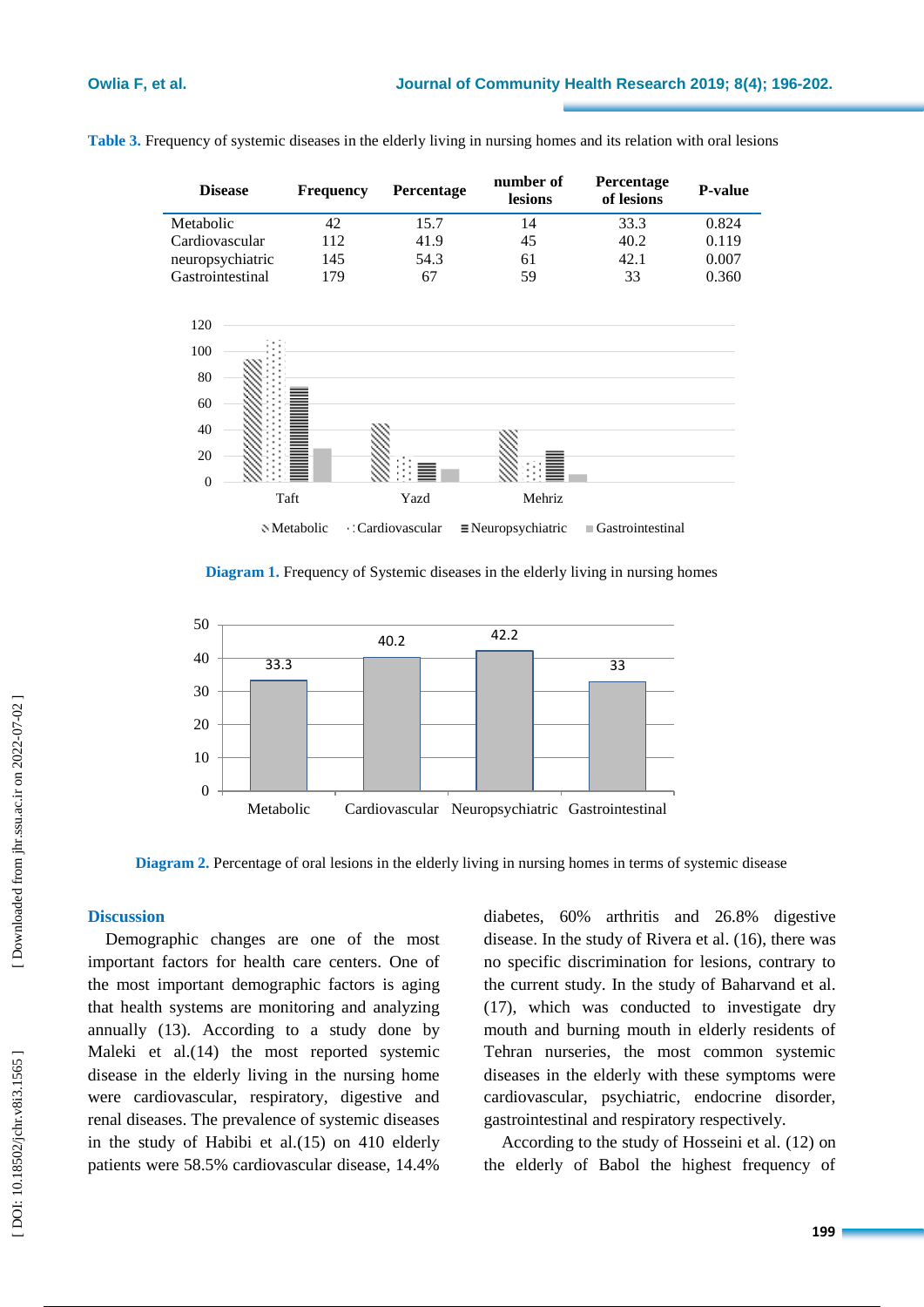disease was related to cardiovascular (29.6%) and digestive disease (28.5%). In study of Sarajlija et al. (18 ), cardiovascular disease and respiratory disease had the highest frequency. In these studies, the majority of the studied populations were men smokers, since proven complications of smoking are cardiovascular and respiratory diseases, therefore, the differences in the results were justified . In the study of Fernandez -Feijoo et al. ( 1 ), the most common systemic disease among patients referred to the dental clinic was cardiovascular disease, but since the samples were not just the elderly, the results are not comparable with the present study.

The prevalence of neuropsychiatric disease among the elderly in this study was more than many other studies and it was similar to the study of Baharvand et al. (17 ). In Baharvand's study (17 ), the highest frequency was related to psychiatric disease (41.9%) and then cardiovascular diseases (39.5%). In Hosseini's study (12 ), the frequency of mental illness was 21.5% that was significantly higher in women than in men. In the present study, the most common systemic disease in men was neuropsychiatric disorders and in women was gastrointestinal disease.

33% of the elderly with metabolic disease, 40.2% with cardiovascular disease, 42.1% with neuropsychiatric disease, and 33% with gastrointestinal disease had OSTL . The only significant relationship was between OSTL and neuropsychiatric disease. Several studies have examined the relationship between systemic disease and oral lesions (16, 19 ) . Mozafari et al., in Mashhad in 2012, concluded that neuropsychiatric and cardiovascular diseases affect the frequency of oral lesions (13 ). According to a study by Stromberg et al in Sweden in 2012, there was a significant relationship between oral lesions and cardiovascular disease (20 ). In some studies, the association between digestive and metabolic disorders, especially diabetes and oral lesions, has been shown (20, 21 ) . Since in this study, a quantitative scale for the diagnosis of psychiatric was not used, and the questionnaires was

completed according to the patient's statement, medical records or the use of related drugs and due to the high average age of the samples, diseases such as Alzheimer were more likely to find. The prevalence of Alzheimer was 54.3%, which was the highest among similar studies.

In the present study, four most frequent diseases in samples were reported in terms of elderly care centers . Frequency of psychiatric disorders in the center of Taft was more than other two centers. Since psychiatric hospital of Yazd province is located in Taft and in the vicinity of the Taft nursing home, it is possible that people with periodic psychiatric disorders were referred to Taft nursing home. It should be noted that people with more than one systemic disease or oral lesion were placed in all the relevant groups.

In the current study, the mean age of the elderly was  $83.26 \pm 7.67$ , which was considerably higher than the study of Isfahanizadeh (23), which average age of residents of the nursing homes in Tehran was 64.3 years old . The highest frequency of systemic diseases was in the age group of 90 - 100 years old and was related to cardiovascular diseases, which was statistically significant compare with other age groups. Since one of the risk factors for heart disease is aging, these results are logical. The high incidence of gastrointestinal diseases in the elderly can be attributed to the complications of the use of pain killers due to chronic pain. Frequency of gastrointestinal problems in the elderly was close to the study of Hosseini et al. (12 ) with a prevalence of 57%. In the study of Katsoulis et al. (22 ) on 139 elderly, the most frequent diseases were respectively cardiovascular, musculoskeletal and psychiatric diseases.

In a study by De Jong et al. (23 ), on 4087 adults referring to the dental clinic, the most frequent diseases were blood pressure and chronic bronchitis . 37.2% of patients had at least one systemic disease. The frequency of cardiovascular, endocrine and neuropsychiatric diseases was directly related to the age of the patients.

Due to the low number of periodic examinations by dentists for the elderly living in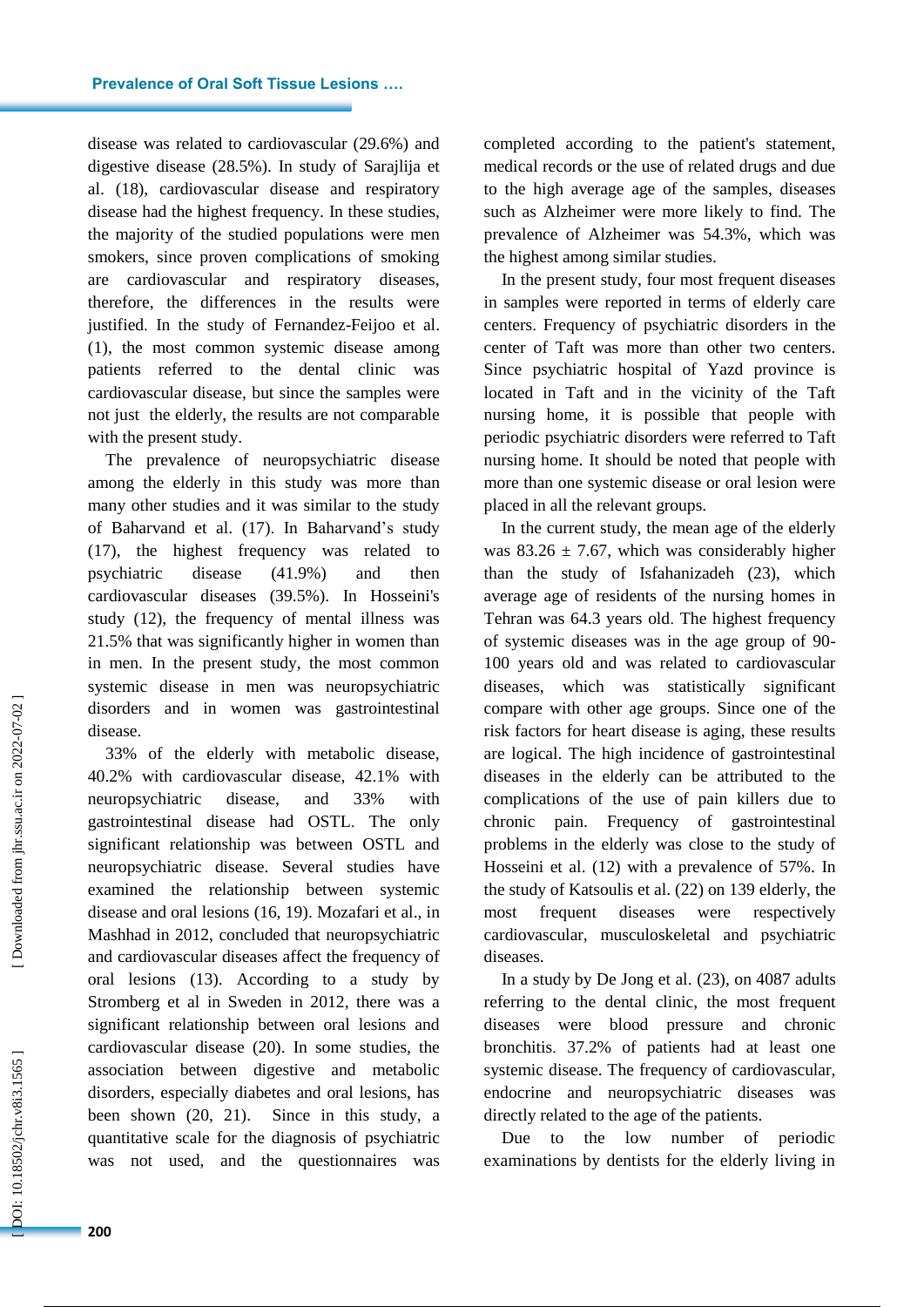nursing homes, it is recommended that doctors in the centers periodically assess the oral health of individuals as part of the their general health (24 ). The results of a study by Pardis et al. (25 ) showed that due to the high frequency of oral lesions in the elderly and its role in their quality of life, the special attention of dentists to the oral health of this group is necessary . Ghanei et al. ( 6 ). In his epidemiologic study stated the prevalence of oral mucosal lesions was 19.4% and they were more popular in males and young adults (30 -40 yrs) but in our study just elderly persons took part in the study.

Unluer et al. (26 ) conducted a study among the elderly living in nursing homes in Turkey that 68.4% of the elderly suffered from at least one systemic or chronic disease .

According to a study by Peiman et al. ( 7 ) on elderly in the city of Ilam, the highest incidence of systemic diseases was related to cardiovascular disease (37%).

The results of the studies mentioned above are not consistent with the results of the present study, in which most common chronic diseases in elderly were gastrointestinal and neuropsychiatric

diseases . Since the most common side effects of using medications are gastrointestinal problems, the use of various medications by the elderly is associated with a higher incidence of gastrointestinal disease. Also, in many studies, gastrointestinal disease has not been studied as a separate subgroup.

#### **Conclusion**

Gastrointestinal and neuropsychiatric diseases were the most commonly observed systemic disorders in the elderly living in nursing homes in Yazd province, respectively.

There was a significant statistical relationship between OSTL and neuropsychiatric diseases .

### **Acknowledgments**

This study is based on a student's dissertation (No. 564) that was approved by the Ethics Committee of Yazd Shahid Sadoughi University of Medical Sciences, with letter No (186436) .The authors of this article greatly appreciate the elderly and nursing staff of the nursing homes for their contribution .

# **Conflict of interest**

There is no conflict of interest.

# **References**

- 1.Fernandez-Feijoo J, Garea -Goris R, Fernandez -Varela M, et al. Prevalence of systemic diseases among patients requesting dental consultation in the public and private systems. Med Oral Patol Oral Cir Bucal. 2012: 17(1); e89-93.
- 2 .Bakhshi M, Hassani Z, Tofangchiha M,et al. Frequency of Oral Anatomic Variations and Mucosal Lesions Among a Defined Group of Elderly Dental Patients in Iran. Biotechnology and Health Sciences . 2015; 2(1): e25758 .
- 3 .Mujica V, Rivera H, Carrero M . Prevalence of oral soft tissue lesions in an elderly venezuelan population. Medicina Oral Patologia Oral y Cirugia Bucal. 2008; 13(5): E270-4.
- 4 .Rabiei M, Shakiba M, Vanobbergen J. Oral and Systemic Conditions in Elderly Population Groups in Talash, North of Iran. Journal of Oral and Maxillofacial Pathology . 2013; 2(1): 18 -21 .
- 5 .Maghsoudi A, Abedi K, Omidvarijoo F, et al. The study of prevalence of chronic diseases and its association with quality of life in the elderly of Ewaz (South of Fars province) . 2014;18 (61): 35 -42.[Persion]
- 6 .Ghanaei F.M, Joukar F, Rabiei M,et al. Prevalence of oral mucosal lesions in an adult Iranian population. Iranian Red Crescent Medical Journal . 2013; 15(7): 600 - 4 .
- 7 .Peiman H, Delpishe A. Prevalence of chronic diseases in the elderly in Ilam. Iranian Journal of Ageing. 2012 15;6(4):7 -13 . [Persion]
- 8 .Aldrich N, Benson WF. Disaster preparedness and the chronic disease needs of vulnerable older adults. Preventing chronic disease . 2008; 5(1): A27 .
- 9. Greenberg MS. Evaluation of the elderly patient. Dental clinics of North America. 1989;33(1):51-7.
- 10 . Patil S, Doni B, Maheshwari S. Prevalence and distribution of oral mucosal lesions in a geriatric Indian population. Canadian Geriatrics Journal. 2015; 18(1): 11-4.